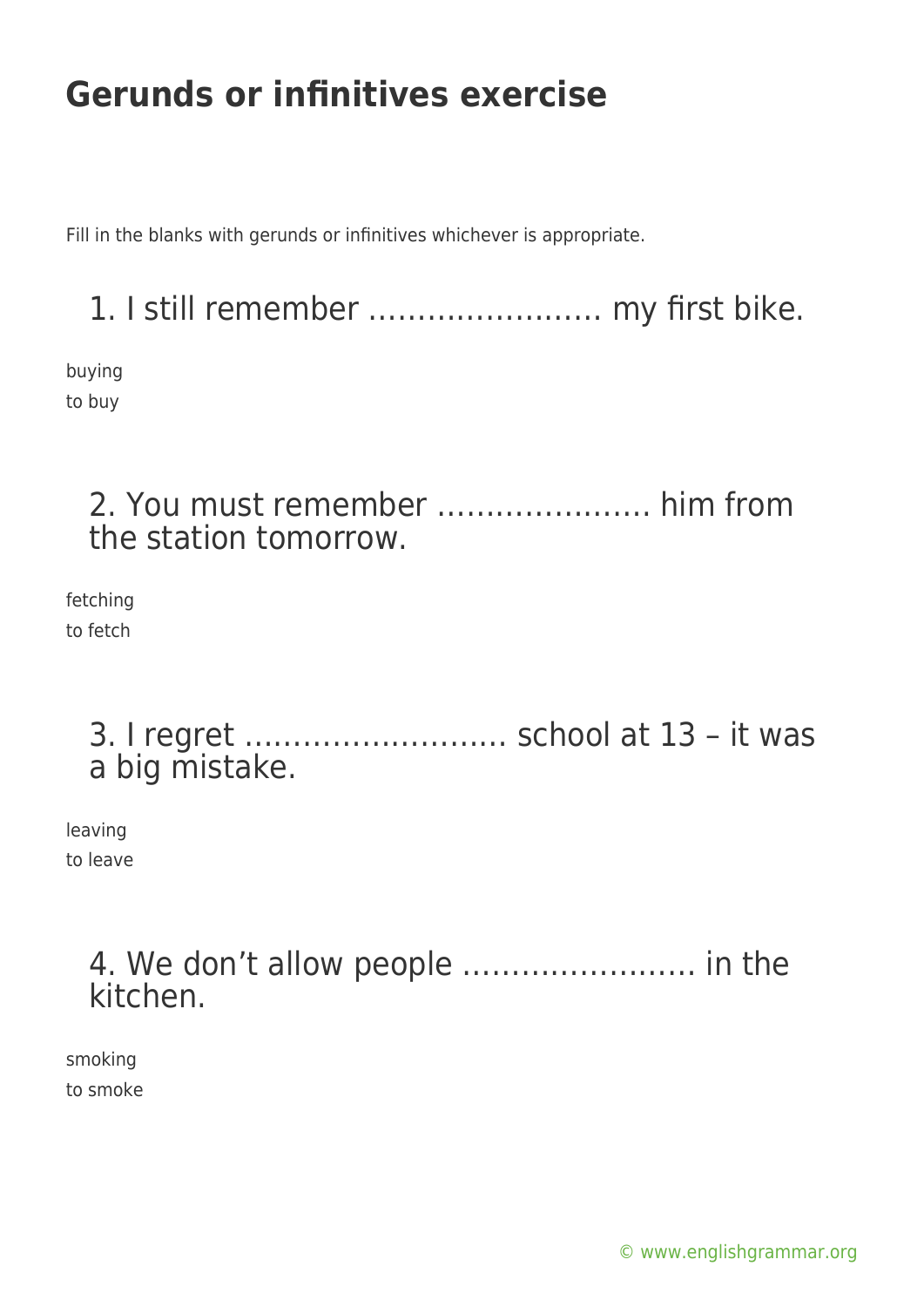#### 5. I slowly began ……………………… what she meant.

to understand understanding

## 6. I will never forget ………………… the Queen.

to meet meeting

#### 7. We regret ………………… that we are unable to help you.

to say saying

## 8. I am interested in …………………… in France.

working to work

## 9. We look forward to ………………… from you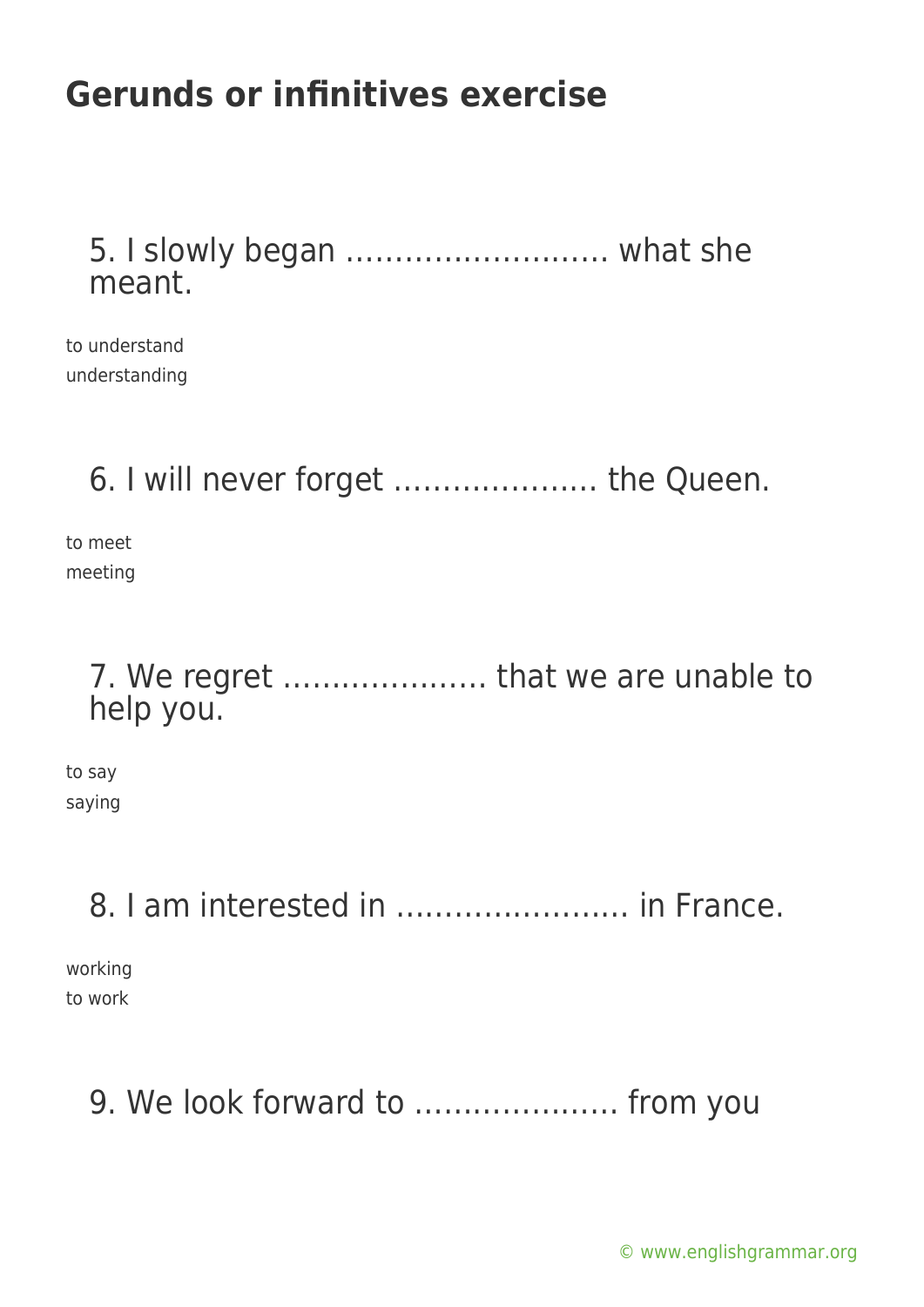#### soon.

hear hearing

#### 10. People are not allowed …………………… in the kitchen.

to smoke smoking

#### Answers

- 1. I still remember buying my first bike.
- 2. You must remember to fetch him from the station tomorrow.
- 3. I regret leaving school at 13 it was a big mistake.
- 4. We don't allow people to smoke in the kitchen.
- 5. I slowly began to understand what she meant.
- 6. I will never forget meeting the Queen.
- 7. We regret to say that we are unable to help you.
- 8. I am interested in working in France.